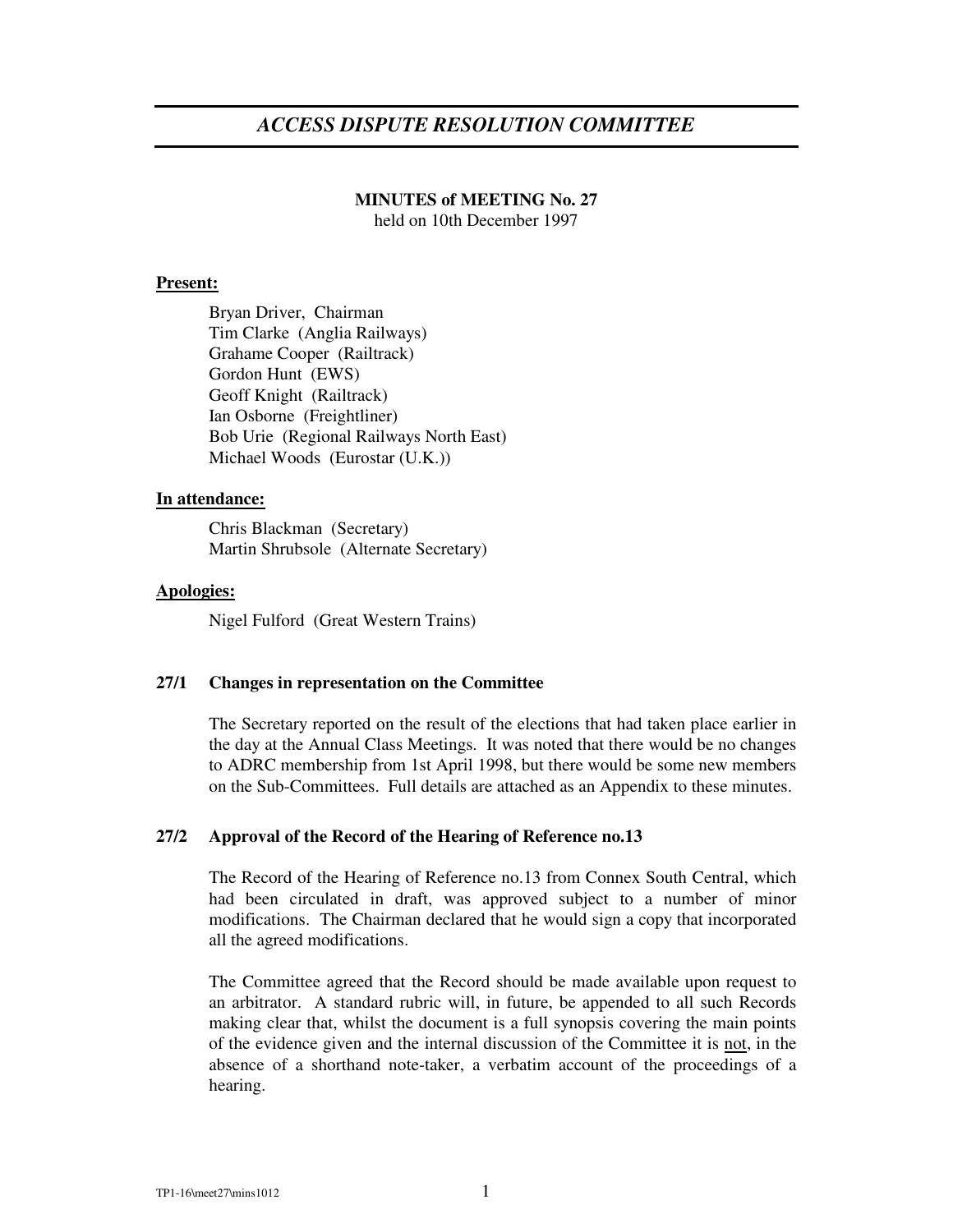## **27/3 Matters arising from the minutes of the 26th meeting**

The Committee recalled [minute 26/7] that the minutes had been approved at the conclusion of the 26th meeting. The Secretary advised the Committee that Connex South Central had referred the matter of their dispute with Railtrack (reference AD13) to arbitration. As the Disputes Secretary, and following appropriate consultation with the parties concerned, he had appointed Michael Collins QC as arbitrator in accordance with the Access Dispute Resolution Rules.

## **27/4 Tenancy agreement with Railtrack Property**

The Secretary reported that negotiations continued slowly. At the most recent meeting Railtrack Property had finally taken notice of the Committee's concerns about the risk of a substantial increase in the Service Charge and had agreed to the insertion of a cap in the annual increase in any one year.

There are still some other outstanding items to be finalised, and the Committee urged the Secretary to conclude these quickly.

**Action:** Secretary

## **27/5 Review of Expenditure against Budget 1997/98**

The Committee were pleased to note, in the paper from the Secretary, that the Committee's expenses were within budget under almost every heading. The forecast year-end position indicated that costs would fall short of income; this would lead to a rebate being made to Industry Parties when the levy is calculated for the 1998/99 financial year.

# **27/6 Preparation of Budget 1998/99**

The Committee instructed the Secretary to prepare the 1998/99 Budget modelled on the current year's budget, but to refine it using the experience of this first year in which the Committee had been incurring specific costs as an independent entity. It was recognised that there are nevertheless areas of expenditure, for example professional fees for obtaining legal and technical advice, which are unpredictable on the basis of the limited exposure to date.

The Budget will be formally reviewed at the next quarterly meeting in March 1998. **Action:** Secretary

#### **27/7 Annual Election of Deputy Chairman**

In accordance with Access Dispute Resolution Rule A3.6.1, Bob Urie was nominated and re-elected unopposed as the Deputy Chairman of the Committee.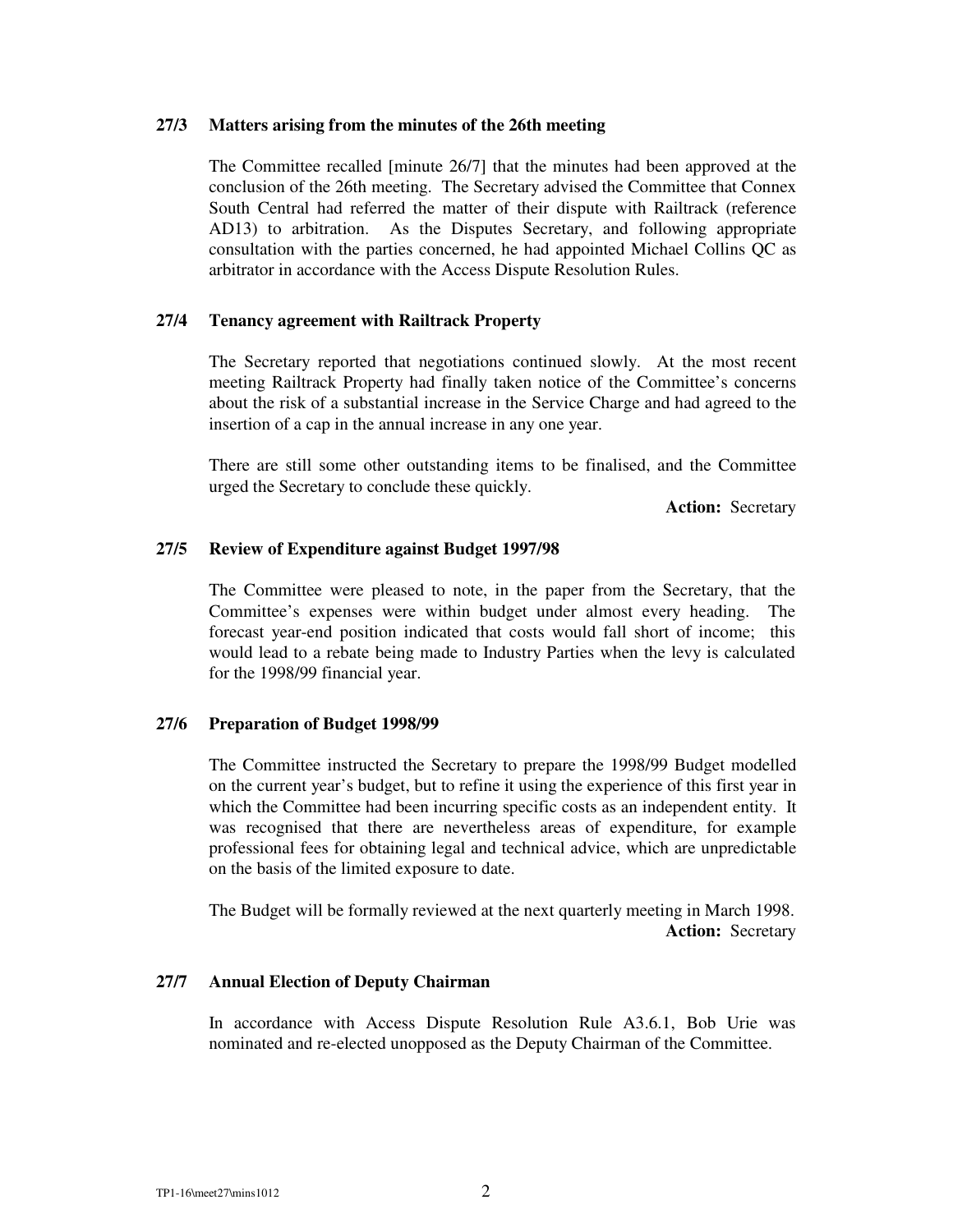## **27/8 The Regulator's consultation document "Timetabling the Railtrack Network"**

The Committee discussed the paper that had been circulated by the Chairman on the subject of the Regulator's consultation paper and noted that Clause 33 was pertinent to the Timetabling Committee.

The purpose of General Approval is to provide an umbrella framework in which the translation of rights into trains can be adjusted without incurring delay in seeking and obtaining Regulatory approval. It is recognised that a General Approval is designed to be used for marginal adjustment to an existing package of rights rather than for new Contractual Rights.

There are concerns that a General Approval for changes should not confer rights that would take precedence over another Train Operator's Firm Contractual Rights and offers should still be made on the basis of the Decision Criteria. Secondly, there are concerns that a General Approval should not last for as long as three timetable periods. Where a Train Operator seeks long-term change then, whilst it may be initially covered by a General Approval thus not delaying timetable development, it must be progressed in a timely manner for formal approval; this is a process in which the Regulator will consult with other interested parties, who thus do not lose their right of challenge. The third concern is that there could be anti-competitive behaviours, for example a re-asserting of a dormant Firm Contractual Right that precludes the GA right.

It was noted that appeals to the Timetabling Committee should only be assessed against the Decision Criteria.

Nevertheless, it is recognised that a General Approval could be a pragmatic way of permitting new business to be developed at fairly short notice whilst ensuring that in the medium/longer term the existing procedures require to be followed. It is therefore logical to limit the duration of applicability of a General Approval to less than three timetable periods.

The Committee also recognised that there could be an increased workload for the Timetabling Sub-Committee, and that the task of resolution of dispute references could become more difficult. Members present wished the Regulator to be aware of the risk that such a development will lead to an increase in appeals, against Committee Determinations, being made to the Regulator's Office.

The Secretariat was therefore instructed to prepare a letter to the Regulator setting out the views of the Committee and seeking clarification on certain aspects.

**Action:** Secretary

# **27/9 References pending for hearing**

The Committee noted that a reference had been received from Great Eastern and other Train Operators regarding the charges for the financial year 1995/96 at Liverpool Street Station. A counter submission was expected from Railtrack during week commencing 15th December, and the Secretariat would then study the